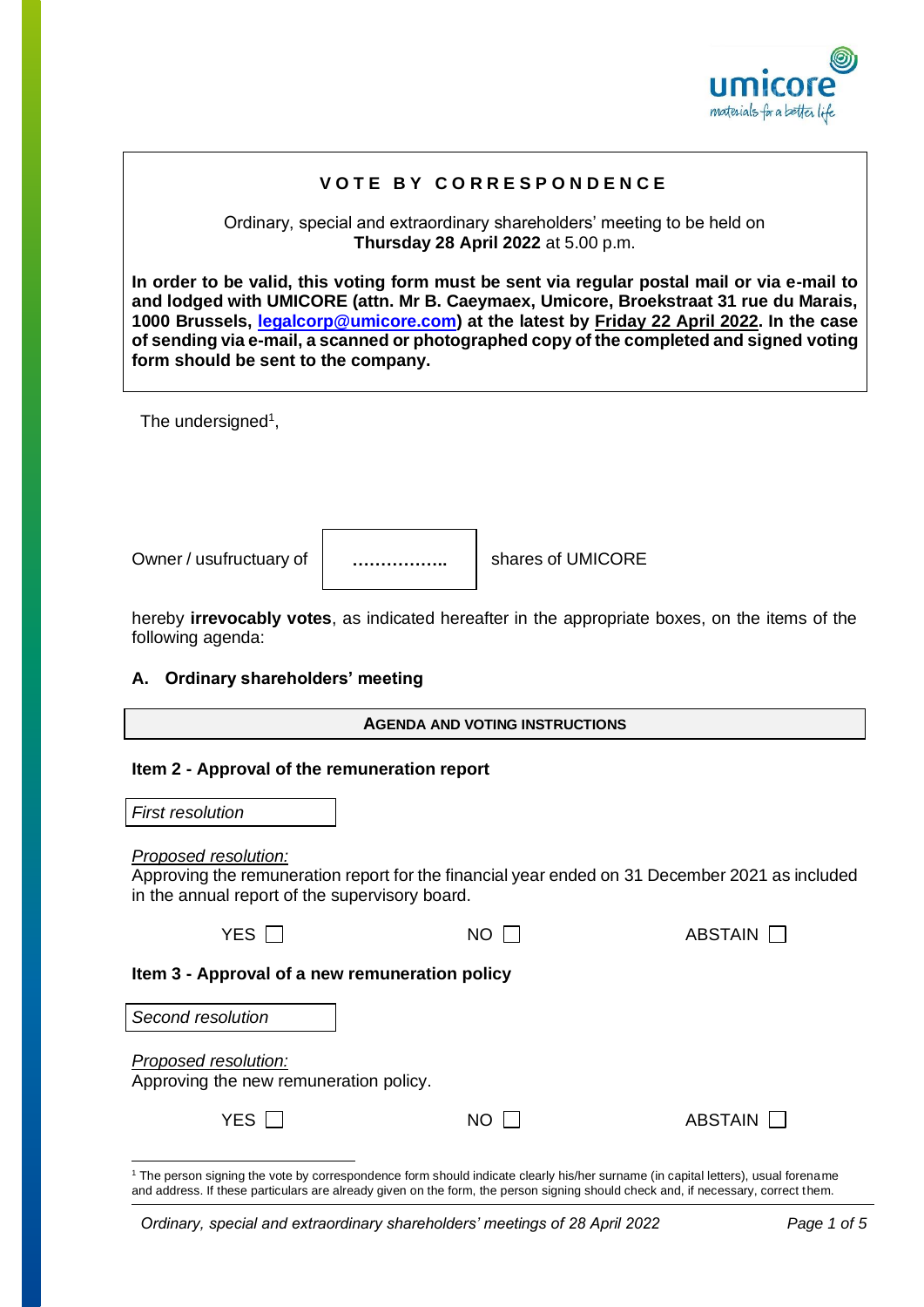

# **Item 4 - Approval of the statutory annual accounts for the financial year ended on 31 December 2021 including the proposed allocation of the result**

## *Proposed resolution:*

- Approving the statutory annual accounts for the financial year ended on 31 December 2021 showing a profit for the financial year in the amount of EUR 309,749,693.55.
- Taking into account:
	- (1) the profit of the 2021 financial year: EUR 309,749,693.55
	- (2) the profit carried forward from
	- the previous financial year: EUR 352,163,337.75 (3) the allocations to and releases from the unavailable reserve related to the movements in the own shares in 2021: EUR 22,985,236.37
	- (4) the interim dividend paid out in August 2021: EUR -60,281,126.25
	- the result to be appropriated stands at EUR 624,617,141.42
- Approving the proposed appropriation of the result including the payment of a gross dividend of EUR 0,80 per share (\*). Considering the gross interim dividend of EUR 0.25 per share paid in August 2021, a balance gross amount of EUR 0.55 per share (\*) will be paid on Wednesday 4 May 2022.

*(\*) The actual gross dividend amount (and, subsequently, the balance amount) per share may fluctuate depending on possible changes in the number of own shares held by the Company between Thursday 28 April 2022 (i.e. the date of the ordinary shareholders' meeting) and Friday 29 April 2022 at Euronext Brussels closing time (i.e. the date entitling the holder of Umicore shares to the dividend (balance) relating to the financial year ended on 2021). The own shares are not entitled to a dividend.*

 $YES \ \Box$  NO  $\Pi$  ABSTAIN  $\Pi$ 

| Item 6 - Discharge to the members of the supervisory board |  |  |
|------------------------------------------------------------|--|--|
|                                                            |  |  |

*Fourth resolution*

*Proposed resolution:*

Granting discharge to the members of the supervisory board for the performance of their mandate during the financial year ended on 31 December 2021.

 $YES \t{1}$  NO  $1$  ABSTAIN

**Item 7 - Discharge to the statutory auditor**

*Fifth resolution*

*Proposed resolution:*

Granting discharge to the statutory auditor for the performance of his mandate during the financial year ended on 31 December 2021.

| YES $\Box$ | $NO$ $\Box$ | ABSTAIN $\Box$ |
|------------|-------------|----------------|
|            |             |                |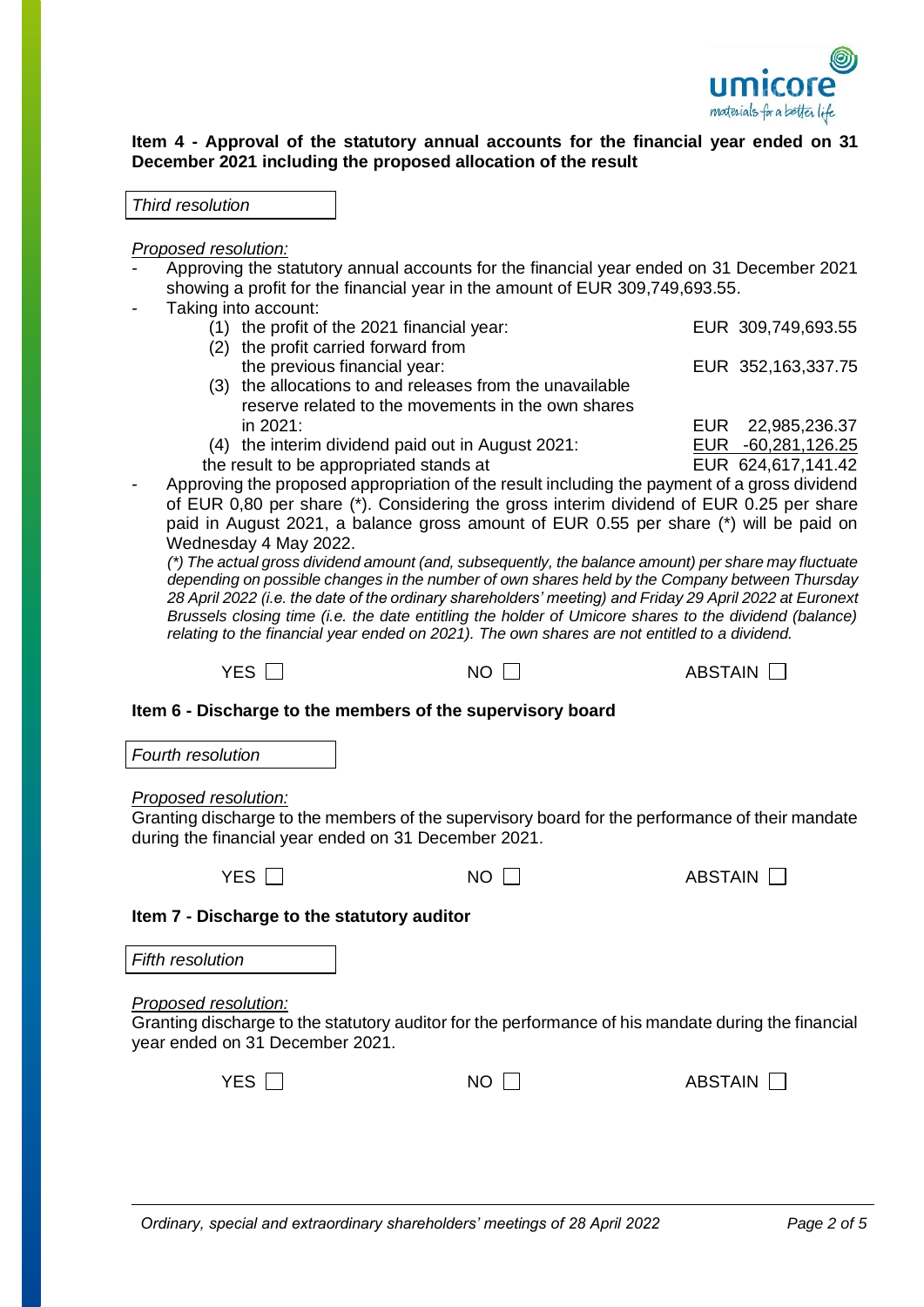

| Item 8 - Supervisory board composition |  |  |
|----------------------------------------|--|--|
|----------------------------------------|--|--|

| Sixth resolution |
|------------------|
|------------------|

### *Proposed resolution:*

Re-electing Mrs Françoise Chombar as independent member of the supervisory board for a period of three years expiring at the end of the 2025 ordinary shareholders' meeting.

| <b>YES</b>                                                                                                                                                                                                                                    | NΟ                                                                                                                                                             | ABSTAIN        |  |
|-----------------------------------------------------------------------------------------------------------------------------------------------------------------------------------------------------------------------------------------------|----------------------------------------------------------------------------------------------------------------------------------------------------------------|----------------|--|
| Seventh resolution                                                                                                                                                                                                                            |                                                                                                                                                                |                |  |
| Proposed resolution:                                                                                                                                                                                                                          | Re-electing Mr Laurent Raets as member of the supervisory board for a period of three years<br>expiring at the end of the 2025 ordinary shareholders' meeting. |                |  |
| YES $\Box$                                                                                                                                                                                                                                    | NO.                                                                                                                                                            | ABSTAIN        |  |
| Eighth resolution                                                                                                                                                                                                                             |                                                                                                                                                                |                |  |
| Proposed resolution:<br>Electing Mrs Alison Henwood as new, independent member of the supervisory board with<br>effective date 1 September 2022 for a period of three years expiring at the end of the 2025<br>ordinary shareholders meeting. |                                                                                                                                                                |                |  |
| YES.                                                                                                                                                                                                                                          | NΟ                                                                                                                                                             | <b>ABSTAIN</b> |  |

## **Item 9 - Remuneration of the supervisory board**

*Ninth resolution*

#### *Proposed resolution:*

Approving the supervisory board members' remuneration proposed for the financial year 2022 consisting of:

- at the level of the supervisory board: (1) a fixed fee of EUR 60,000 for the chairperson and EUR 30,000 for each other member, (2) a fee per attended meeting of (a) EUR 5,000 for the chairperson, (b) EUR 3,000 for each other Belgium-based member and (c) EUR 4,000 (in case of physical attendance) or EUR 3,000 (in case of attendance by means of tele- or videoconference) for each foreign-based member, and (3) by way of additional fixed remuneration, a grant of 2,000 Umicore shares to the chairperson and 1,000 Umicore shares to each other member, which shares must be kept until at least one year after the member concerned leaves the supervisory board and at least three years after the moment of award pursuant to article 7.6 of the 2020 Belgian Code on corporate governance;
- at the level of the audit committee and of the nomination and remuneration committee: (1) a fixed fee of EUR 10,000 for the chairperson of the committee and EUR 5,000 for each other member, and (2) a fee per attended meeting of (a) EUR 5,000 (general rule) or EUR 6,000 (only in case of physical attendance and for committee meetings not combined with a supervisory board meeting, and in any event only if the chairperson is foreign-based) for the chairperson, and (b) EUR 3,000 for each other member (general rule) or EUR 4,000 (only in case of physical attendance and for committee meetings not combined with a supervisory board meeting) for each other foreign-based member.

| YES [ | $NO$ $[$ | ABSTAIN □ |
|-------|----------|-----------|
|       |          |           |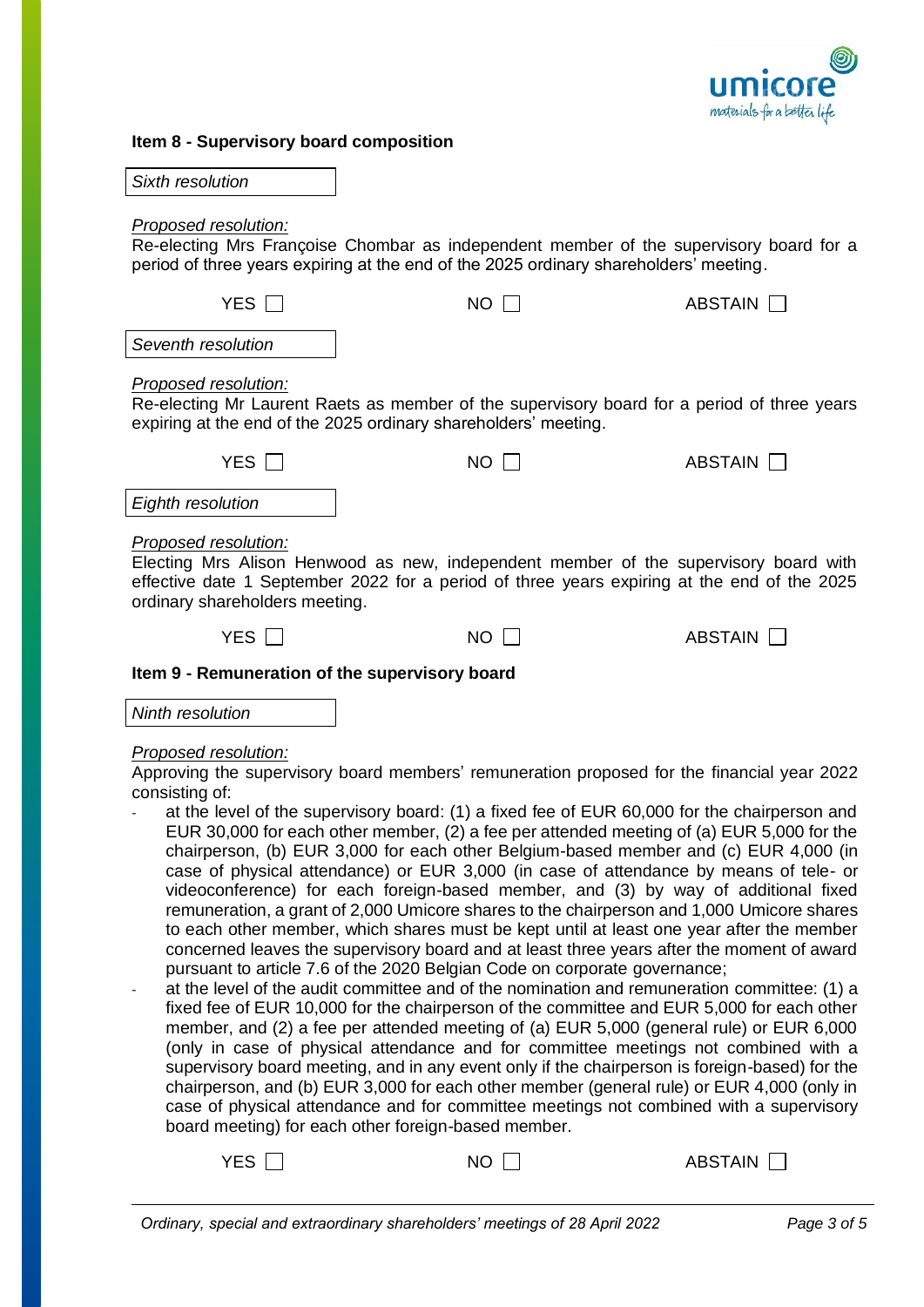

## **B. Special shareholders' meeting**

#### **AGENDA AND VOTING INSTRUCTIONS**

#### **Item 1 - Approval of change of control provisions**

*First resolution*

#### *Proposed resolution:*

Approving, in accordance with article 7:151 of the BCCA, clause 7.2 of the sustainability-linked revolving facility agreement dated 19 October 2021 between Umicore (as borrower) and several financial institutions (as lenders), which exempts the lenders from further funding (except under rollover loans) and also, under certain conditions, entitles them to cancel their commitment under said agreement, causing their participation in all amounts (outstanding loans, accrued interests and any other amounts) to be immediately due and payable, in the event that any person or group of persons acting in concert gain(s) control over Umicore.

| YES $\Box$ | <b>NO</b> | ABSTAIN $\square$ |
|------------|-----------|-------------------|
|------------|-----------|-------------------|

|  |  | C. Extraordinary shareholders' meeting |  |
|--|--|----------------------------------------|--|
|--|--|----------------------------------------|--|

#### **AGENDA AND VOTING INSTRUCTIONS**

#### **Item 1 - Renewal of the authorisation to acquire own shares**

| <b>First resolution</b> |  |
|-------------------------|--|
|-------------------------|--|

## *Proposed resolution:*

- Authorising the Company to acquire own shares in the Company on a regulated market, until 30 June 2026 (included), within a limit of 10% of the subscribed capital, at a price per share comprised between four euros (EUR 4.00) and one hundred twenty euros (EUR 120.00);
- Authorising the Company's direct subsidiaries to acquire shares in the Company on a regulated market within the same limits as indicated above.



## **Item 2 - Renewal of the powers granted to the supervisory board in the framework of the authorised capital**

*Second resolution*

## *Proposed resolution:*

The general meeting resolves to cancel the existing authorization as granted to the supervisory board on 26 April 2018. It resolves to grant a new authorization to the supervisory board to increase the capital of the Company in one or more times by a maximum amount of EUR 55,000,000 for a duration of five years. Accordingly, the shareholders' meeting resolves to replace the provisions of Article 6 of the articles of association ("*Authorized Capital*") by the following text:

"*In accordance with the terms of a resolution adopted at the extraordinary general meeting held on [28 April 2022], the supervisory board is authorized, for a period of five years starting on the date the aforementioned decision is published in the Annexes to the Belgian Official Gazette, to increase the share capital by a maximum amount of EUR 55,000,000 (fifty-five million euros) according to the terms and conditions it shall define.*